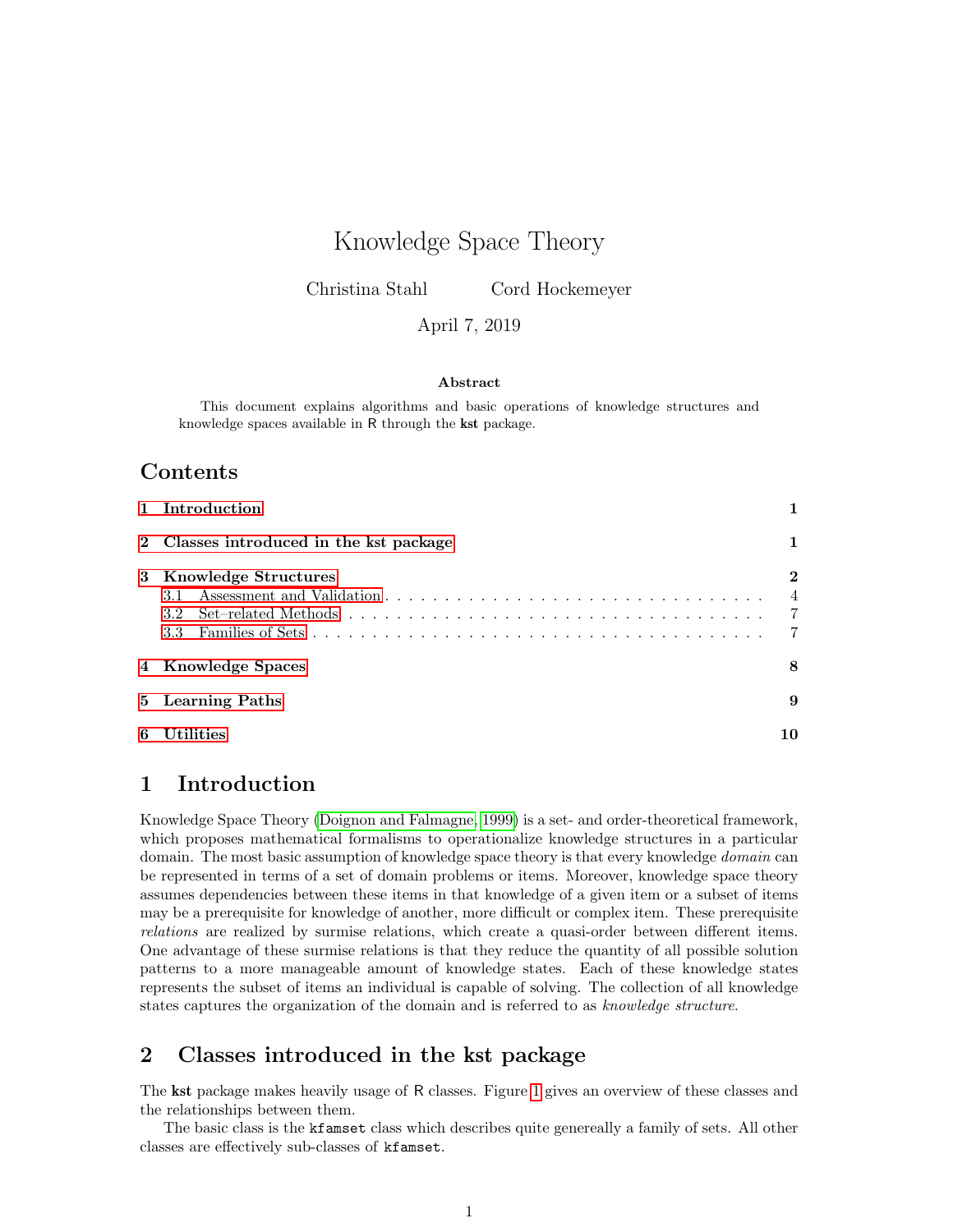<span id="page-1-2"></span>

<span id="page-1-1"></span>Figure 1: R classes in the kst package

The kstructure class describes knowledge structures. The difference between a kfamset and a kstructure is that the latter contains the empty set  $\emptyset$  and the full item set. A special case of knowledge structures are the knowldge spaces described by the kspace class: they are closed under union.

The fourth class defined in kst ist the kbasis class which describes the basis of a knowledge space. Please note that a kbasis does not contain the empty set  $\emptyset$  and often neither the full item set.

## <span id="page-1-0"></span>3 Knowledge Structures

The kstructure() function in package kst is the basic constructor for knowledge structures. It takes an endorelation representing a surmise relation or a set of sets each representing one knowledge state (e.g., one clause of a surmise system) and returns the corresponding knowledge structure:

```
> # An endorelation representing a surmise relation
> kst <- endorelation(graph=set(tuple(1,1), tuple(2,2), tuple(3,3),
    tuple(4,4), tuple(2,1), tuple(3,1), tuple(4,1), tuple(3,2), tuple(4,2))> kstructure(kst)
{{}, {"3"}, {"4"}, {"2", "3", "4"}, {"1", "2", "3", "4"}}
> # A set of sets representing knowledge states (e.g., clauses of a surmise system)
> kst <- kstructure(set(set("a"), set("a","b"), set("a","c"), set("d","e"),
     set("a", "b", "d", "e"), set("a", "c", "d", "e"), set("a", "b", "c", "d", "e"))> kst
{{}, {"a"}, {"a", "b"}, {"a", "c"}, {"d", "e"}, {"a", "b", "d", "e"},
{"a", "c", "d", "e"}, {"a", "b", "c", "d", "e"}}
```
Note that by default the quotes indicate the fact that the items are represented by characters. For displaying purposes, these quotes may be turned off:

```
> sets_options("quote",FALSE)
> kst
{{}, {a}, {a, b}, {a, c}, {d, e}, {a, b, d, e}, {a, c, d, e}, {a, b, c,
d, e}}
```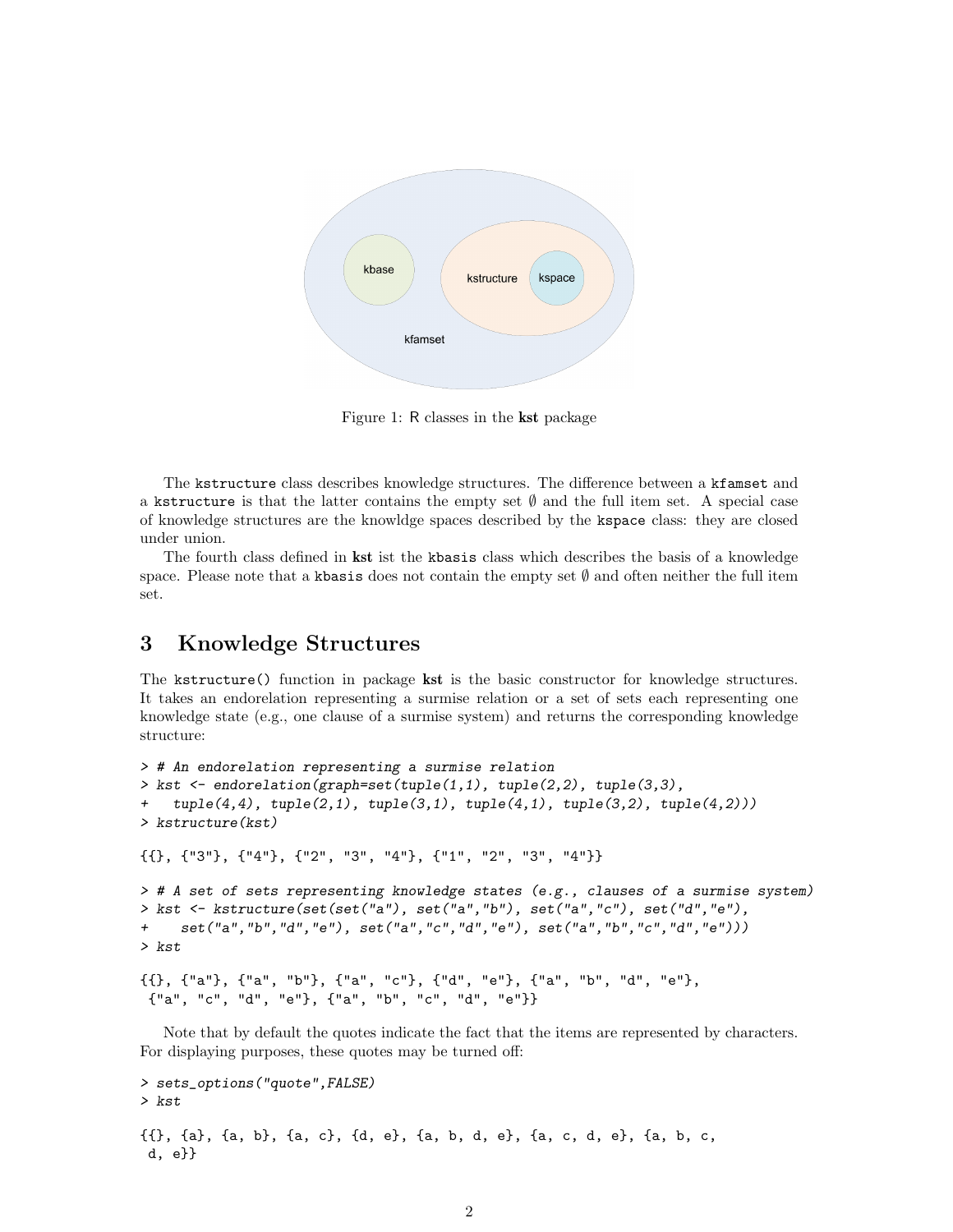<span id="page-2-0"></span>On the resulting knowledge structure several operations can be performed. Firstly, the knowledge *domain* of the knowledge structure can be determined by means of the kdomain() function:

> kdomain(kst)

{a, b, c, d, e}

Secondly, the notions of the knowledge structure can be determined by means of the knotions() function. A notion is a set of items always jointly contained in all knowledge states. Consequently, these items carry the same information and may therefore be considered equivalent:

> knotions(kst)

{{a}, {b}, {c}, {d, e}}

Thirdly, the atoms of the knowledge structure can be determined by means of the katoms() function. For any item of the knowledge domain, an atom is a minimal knowledge state containing the respective item, where minimal refers to the fact that the respective knowledge state is not the union of any other knowledge states:

```
> katoms(kst, items=set("a","b","c"))
```
 $$a$ {{a}} \$b {{a, b}}

```
c{{a, c}}
```
Forthly, the *trace* of the knowledge structure can be determined by means of the **ktrace**() function. The trace of a knowledge structure on a set of items is the substructure of the knowledge structure on these items, i.e., the substructure resulting from restricting the knowledge structure to the specified item(s):

> ktrace(kst, items=set("c","d","e"))

{{}, {c}, {d, e}, {c, d, e}}

Fifthly, the kneighbourhood() function computers the neighbourhood of a knowledge state.

```
> kneighbourhood(kst, state=set("a", "b"))
```
{{a}}

Finally, the kfringe() function allows for determining the fringe of a knowledge state. Fringes determine the symmetric difference between a given knowledge state and its neighbouring states.

```
> kfringe(kst, state=set("a", "b"))
```
{b}

In addition, several properties of knowledge structures may be tested. Currently, only the functions kstructure\_is\_wellgraded() and the kstructure\_is\_space() are implemented (see Section 2 for the latter).

A knowledge structure is considered well-graded if any two of its states are connected by a bounded path, i.e., each knowledge state (except the empty set {}) has at least one predecessor state that contains the same domain items with the exception of exactly one and each knowledge state (except the state for the full set of domain problems Q) has at least one immediate successor state that comprises the same domain items plus exactly one.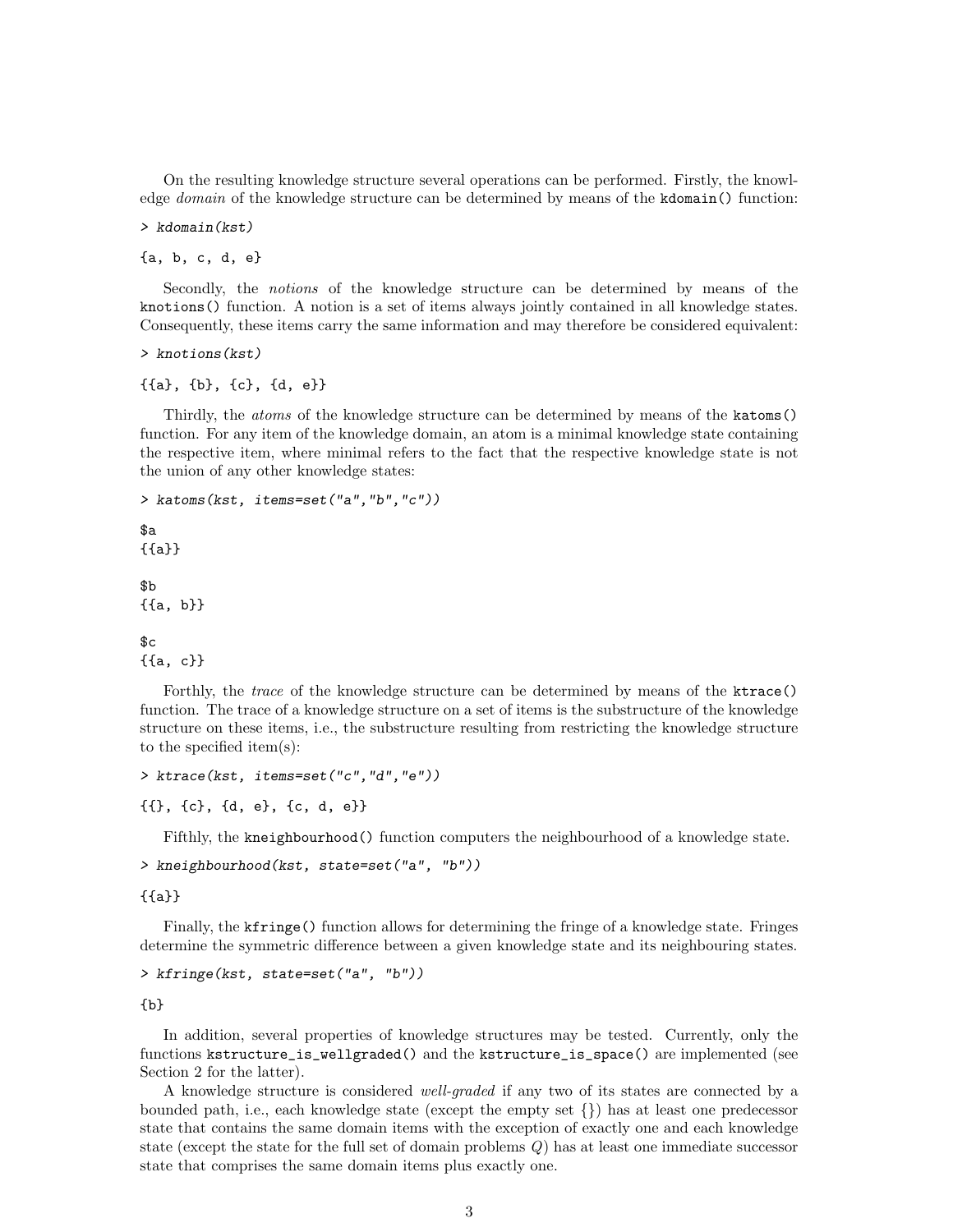#### <span id="page-3-2"></span>> kstructure\_is\_wellgraded(kst)

#### [1] FALSE

Apart from these basic operations, the kst package also provides plotting functionalities for knowledge structures (see README for details). The plot() method takes an arbitrary knowledge structure and plots a Hasse Diagram of the respective knowledge structure (see Figure [2\)](#page-3-1):

> if(requireNamespace("Rgraphviz")) {Rgraphviz::plot(kst)}



<span id="page-3-1"></span>Figure 2: Knowledge Structure

In order to allow for plotting the surmise relation underlying a knowledge structure, the **kst** package provides the as.relation() method, which computes its underlying surmise relation, i.e., the set of item pairs corresponding to the knowledge dependencies. Antisymmetric and transitive surmise relations may then be plotted as a Hasse diagram:

#### > as.relation(kst)

#### A binary relation of size 5 x 5.

In those cases where individuals' response patterns are available, they may be used to assess individuals or validate a knowledge structure.

### <span id="page-3-0"></span>3.1 Assessment and Validation

The kassess() function assigns individuals to their corresponding knowledge state in a knowledge structure. Currently only "deterministic" assessment is implemented. Assessing individuals based on a deterministic procedure starts by determining an item a, which is contained in approximately half of the available knowledge states. If the individual being assessed has successfully solved the respective item a, all knowledge states that do not contain item a are removed from the set of potential knowledge states of the individual. If, on the other hand, the individual has not solved the respective item  $a$ , all knowledge states that do contain item  $a$  are removed from the set of potential knowledge states of the individual. From the remaining knowledge states an item  $b$ , which again is contained in approximately half of the still available knowledge states, is selected.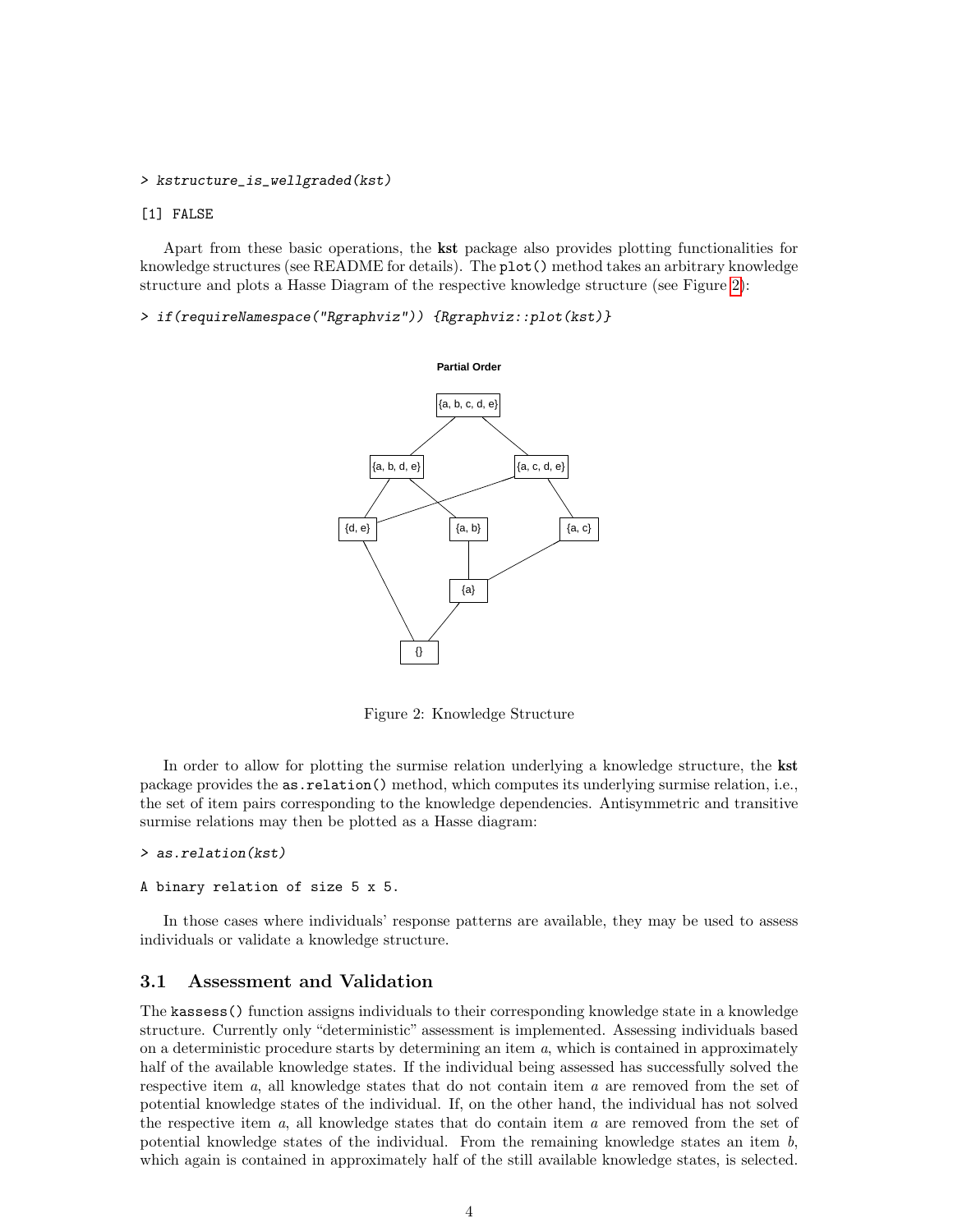<span id="page-4-0"></span>If the individual has successfully solved the respective item  $b$ , all knowledge states that do not contain item  $b$  are removed from the set of potential knowledge states of the individual. If, on the other hand, the individual has solved the respective item  $b$ , all knowledge states that do contain item b are removed from the set of potential knowledge states of the individual. This procedure is repeated until only one knowledge state is left. This is the knowledge state the individual is currently located in.

```
> rp <- data.frame(a=c(1,1,0,1,1,1,1,0,0,0),b=c(0,1,0,1,0,1,0,1,0,0),
     c = c(0,0,0,0,1,1,1,0,1,0), d = c(0,0,1,1,1,1,0,0,0,1), e = c(0,0,1,1,1,1,0,0,0,0))> kassess(kst, rpatterns=rp)
$Respondent1
{a}
$Respondent2
{a, b}
$Respondent3
{d, e}
$Respondent4
{a, b, d, e}
$Respondent5
{a, c, d, e}
$Respondent6
{a, b, c, d, e}
$Respondent7
{a, c}
$Respondent8
{}
$Respondent9
{}
```
\$Respondent10 {d, e}

The kvalidate() function on the other hand calculates validity coefficients for prerequisite relations and knowledge structures. The  $\gamma$ -*Index* [\(Goodman and Kruskal, 1972\)](#page-9-2) validates the prerequisite relation underlying a knowledge structure and assumes that not every response pattern is represented by a prerequisite relation. For this purpose it compares the number of response patterns that are represented by a prerequisite relation (i.e., concordant pairs) with the number of response patterns that are not represented by a prerequisite relation (i.e., discordant pairs). Formally, the  $\gamma$ -Index is defined as

$$
\gamma = \frac{N_c-N_d}{N_c+N_d}
$$

where  $N_c$  is the number of concordant pairs and  $N_d$  the number of discordant pairs. Generally, a positive  $\gamma$ -value supports the validity of prerequisite relations.

The validation method percent likewise validates prerequisite relations and assumes that more difficult or complex items are solved less frequently than less difficult or complex items. For this purpose it calculates the relative solution frequency for each of the items in the domain.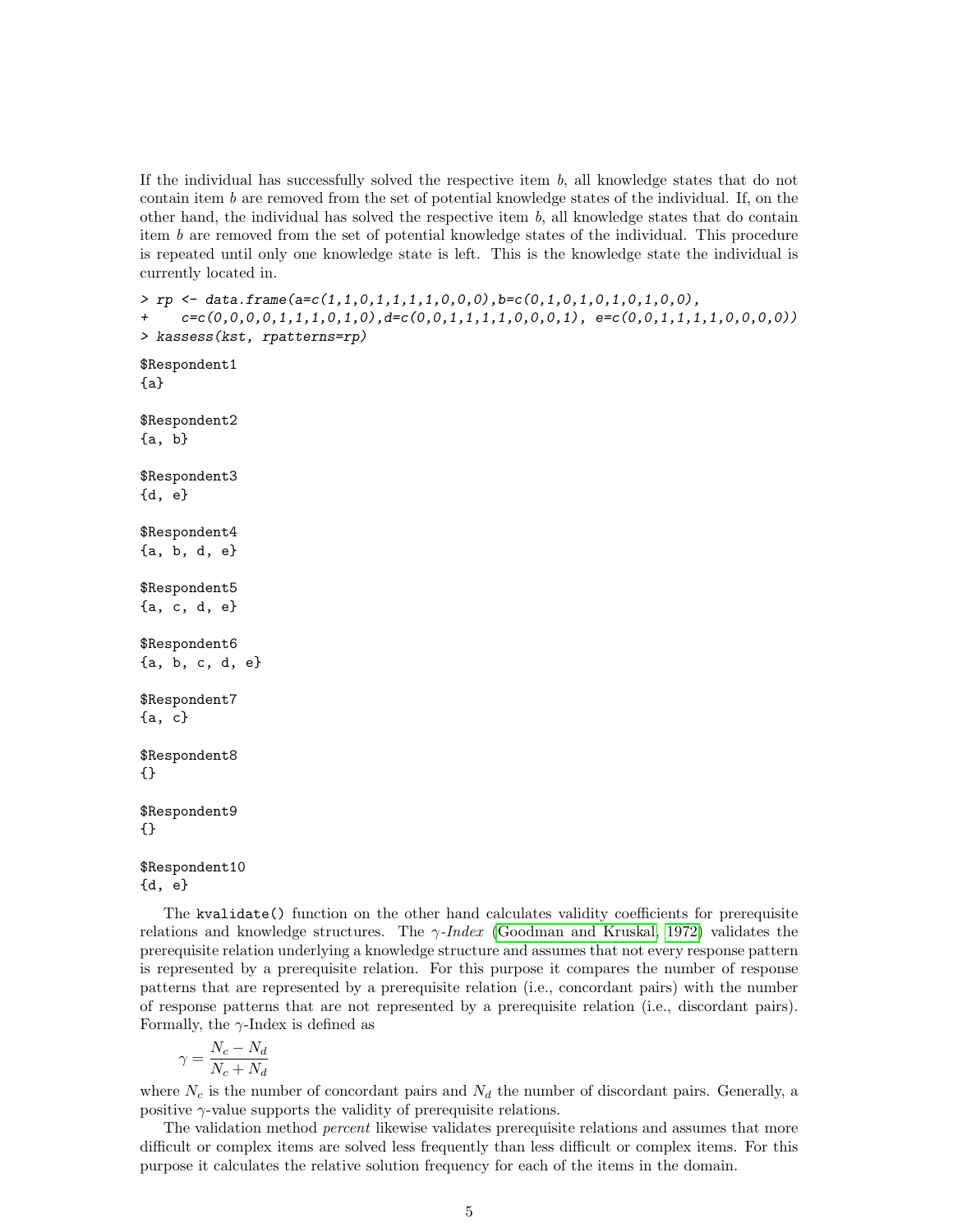The Violational Coefficient [\(Schrepp, Held, and Albert, 1999\)](#page-10-0) also validates prerequisite relations. For this purpose, the number of violations (i.e., the earlier mentioned discordant pairs) against a prerequisite relation are calculated. Formally, the VC is defined as

$$
VC = \frac{1}{n(|S| - m)} \sum_{x,y} v_{xy}
$$

where *n* denotes the number of response vectors,  $|S|$  refers to the number of pairs in the relation, m denotes the number of items, and  $v_{xy}$  again refers to the number of discordant pairs. Generally, a low VC supports the validity of prerequisite relations.

In contrast to the other three indices, the *Distance Agreement Coefficient* [\(Schrepp, 1999\)](#page-10-1) validates the resulting knowledge structure. For this purpose it compares the average symmetric distance between the knowledge structure and respone patterns (referred to as  $d_{dat}$ ) to the average symmetric distance between the knowledge structure and the power set of response patterns (referred to as  $dpot$ ). By calculating the ratio of ddat and  $dpot$ , the DA is determined. Generally, a lower DA-value indicates a better fit between a knowledge structure and a set of response patterns.

> kvalidate(kst, rpatterns=rp, method="gamma")

```
$gamma
[1] 0.4
$nc
[1] 7
$nd
[1] 3
> kvalidate(kst, rpatterns=rp, method="percent")
   %
a 60
b 40
c 40
d 50
e 40
> kvalidate(kst, rpatterns=rp, method="VC")
$vc
[1] 0.075
$nd
[1] 3
> kvalidate(kst, rpatterns=rp, method="DA")
$ddat
[1] 0.3
$ddat_dist
Distances
0 1
7 3
```
\$dpot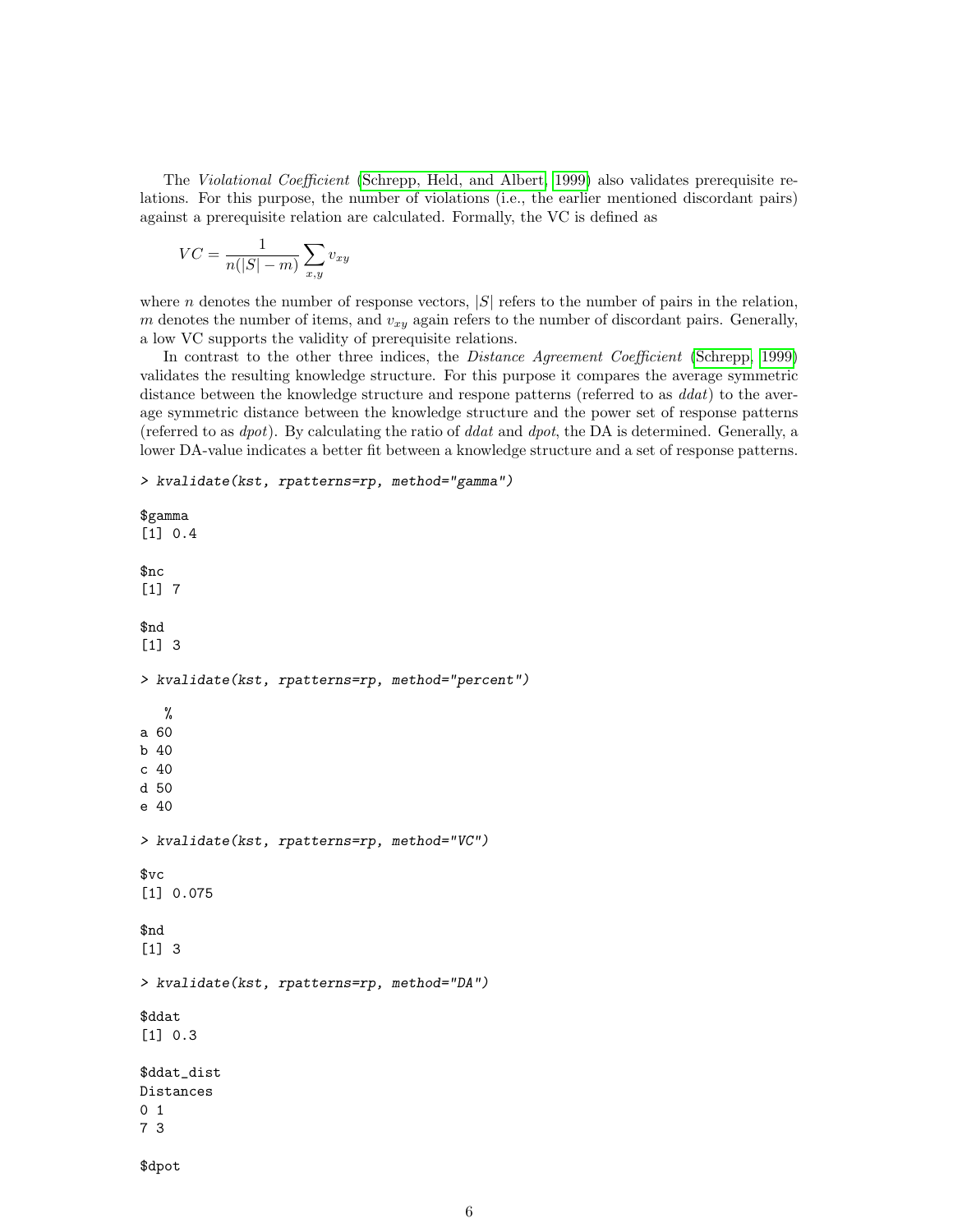<span id="page-6-2"></span>[1] 0.96875 \$dpot\_dist Distances 0 1 2 8 17 7 \$DA [1] 0.3096774

### <span id="page-6-0"></span>3.2 Set–related Methods

Apart from these kst-specific functions, the kst package also provides general set-related methods. In particular, these include methods pertaining to the closure and reduction of sets.

The closure() method for objects of class kstructure performs the closure of a knowledge structure by computing the union or intersection of any two knowledge states. union() is also used as a basis for the kspace() function (see next section).

```
> closure(kst, operation="union")
```

```
{{}, {a}, {a, b}, {a, c}, {d, e}, {a, b, c}, {a, d, e}, {a, b, d, e},
{a, c, d, e}, {a, b, c, d, e}}
```
The reduction() method performs the reduction of a knowledge structure by computing the minimal subset having the same closure as the knowledge structure. Additionally, it allows for computing the discriminative reduction of a knowledge structure. Such a discriminative reduction is a knowledge structure in which each notion contains a single item.

```
> reduction(kst, operation="discrimination")
```
{{}, {a}, {de}, {a, b}, {a, c}, {a, b, de}, {a, c, de}, {a, b, c, de}}

### <span id="page-6-1"></span>3.3 Families of Sets

A more general concept than the knowledge structures represented by kstructures are the families of (sub)sets represented by the kfamset class. The kfamset() constructor takes the same arguments as the kstructure() constructor.

```
> # An endorelation representing a surmise relation
> # A set of sets representing knowledge states (e.g., clauses of a surmise system)
> kfs <- kfamset(set(set("a"), set("a","b"), set("a","c"), set("d","e"),
+ set("a","b","d","e"), set("a","c","d","e"), set("a","b","c","d","e")))
> kfs
```
{{a}, {a, b}, {a, c}, {d, e}, {a, b, d, e}, {a, c, d, e}, {a, b, c, d, e}}

Figure [3](#page-7-1) shows the Hasse diagram of this family of sets. Please note the difference to Fig. [2](#page-3-1) which also contains the empty set ∅.

> if(requireNamespace("Rgraphviz")) {Rgraphviz::plot(kfs)}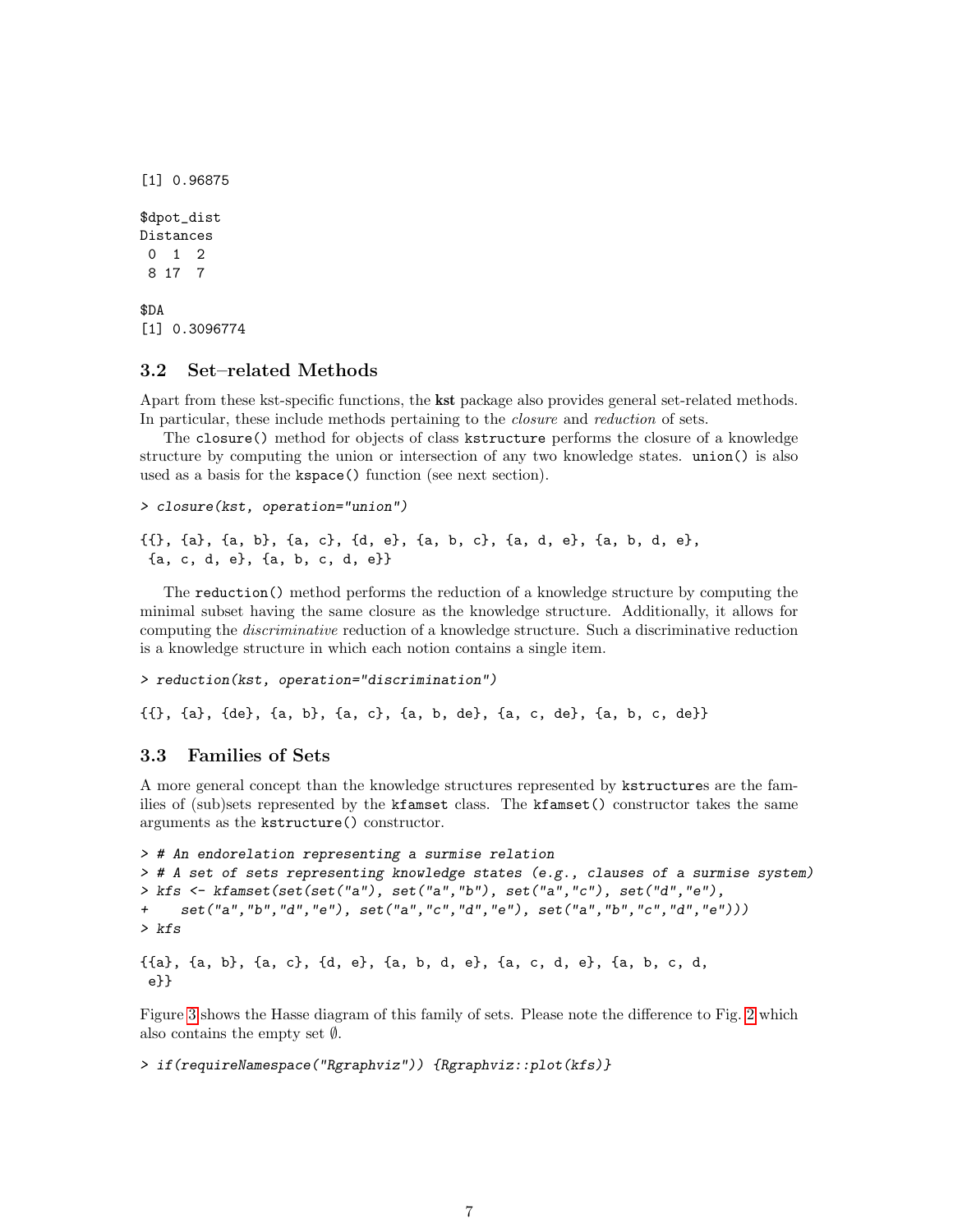<span id="page-7-2"></span>

<span id="page-7-1"></span>Figure 3: Family of sets

### <span id="page-7-0"></span>4 Knowledge Spaces

Apart from knowledge structures, knowledge space theory also suggests the concept of knowledge spaces. A knowledge structure is considered a knowledge space if it includes one state for the empty set {}, one state for the full set of domain items, and a state for the union of any two knowledge states (i.e., the closure under union). The basic constructor for creating knowledge spaces is the kspace() function. It takes an arbitrary knowledge structure and returns the corresponding knowledge space:

> ksp <- kspace(kst) > ksp {{}, {a}, {a, b}, {a, c}, {d, e}, {a, b, c}, {a, d, e}, {a, b, d, e}, {a, c, d, e}, {a, b, c, d, e}}

In order to test for the space property of a knowledge structure, the kst package provides the function kstructure\_is\_space():

> kstructure\_is\_kspace(ksp)

[1] TRUE

Apart from the functions described in the previous section, which can likewise be performed on knowledge spaces, the package kst provides the additional function kbase(), which is only applicable to knowledge spaces. The kbase() function takes an arbitrary knowledge space and computes its base. A base for a knowledge space is a minimal family of knowledge states spanning the knowledge space, i.e., the base includes the minimal states sufficient to reconstruct the full knowledge space. A knowledge structure has a base only if it is a knowledge space.

> kbase(ksp)

{{a}, {a, b}, {a, c}, {d, e}}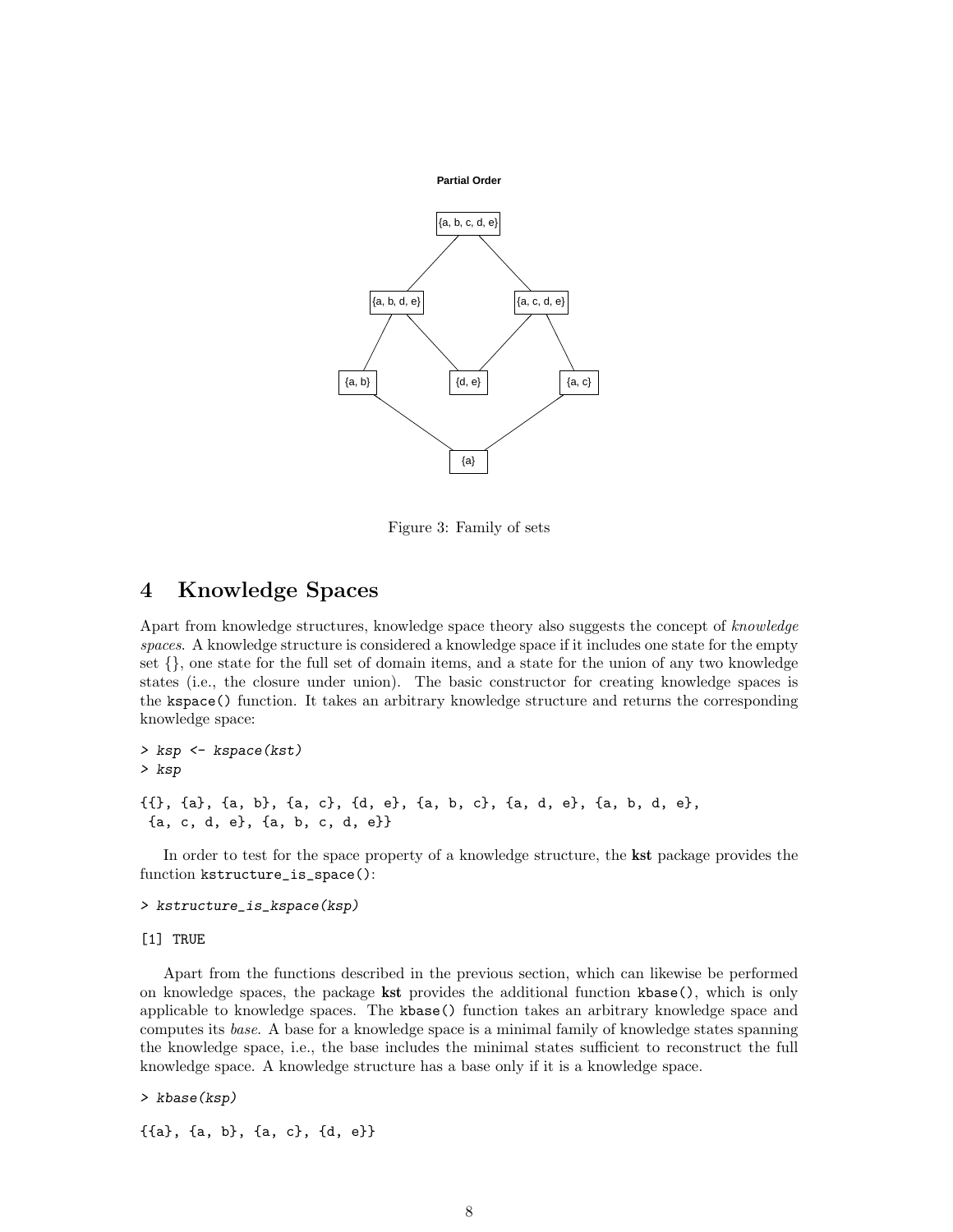## <span id="page-8-1"></span><span id="page-8-0"></span>5 Learning Paths

Both, knowledge structures and knowledge spaces, involve the concept of learning paths. A learning path is a maximal sequence of knowledge states, which allows learners to gradually traverse a knowledge structure or space from the empty set  $\{\}\$  (or any other bottom state) to the full set of domain problems Q. The basic constructor for creating learning paths is the lpath() function. It takes an arbitrary knowledge structure or space and computes all possible learning paths in the respective knowledge structure or space. The result is a list where each element represents one learning path:

```
> lp <- lpath(ksp)
> lp
[[1]{{}, {a}, {a, b}, {a, b, c}, {a, b, c, d, e}}
[[2]]
{{}, {a}, {a, c}, {a, b, c}, {a, b, c, d, e}}
[[3]]
{{}, {a}, {a, b}, {a, b, d, e}, {a, b, c, d, e}}
\lceil[4]]
{{}, {a}, {a, d, e}, {a, b, d, e}, {a, b, c, d, e}}
[[5]]
{{}, {d, e}, {a, d, e}, {a, b, d, e}, {a, b, c, d, e}}
[[6]]
{{}, {a}, {a, c}, {a, c, d, e}, {a, b, c, d, e}}
[[7]]
{{}, {a}, {a, d, e}, {a, c, d, e}, {a, b, c, d, e}}
[[8]]
{{}, {d, e}, {a, d, e}, {a, c, d, e}, {a, b, c, d, e}}
```
A learning path is considered a gradation if each state in the respective learning path differs from its predecessor and/or successor state by a single item/notion. The lpath\_is\_gradation() function allows for testing the gradation property of a list of learning paths:

> lpath\_is\_gradation(lp)  $[[1]$ ] [1] FALSE [[2]] [1] FALSE  $[$ [3]] [1] FALSE [[4]] [1] FALSE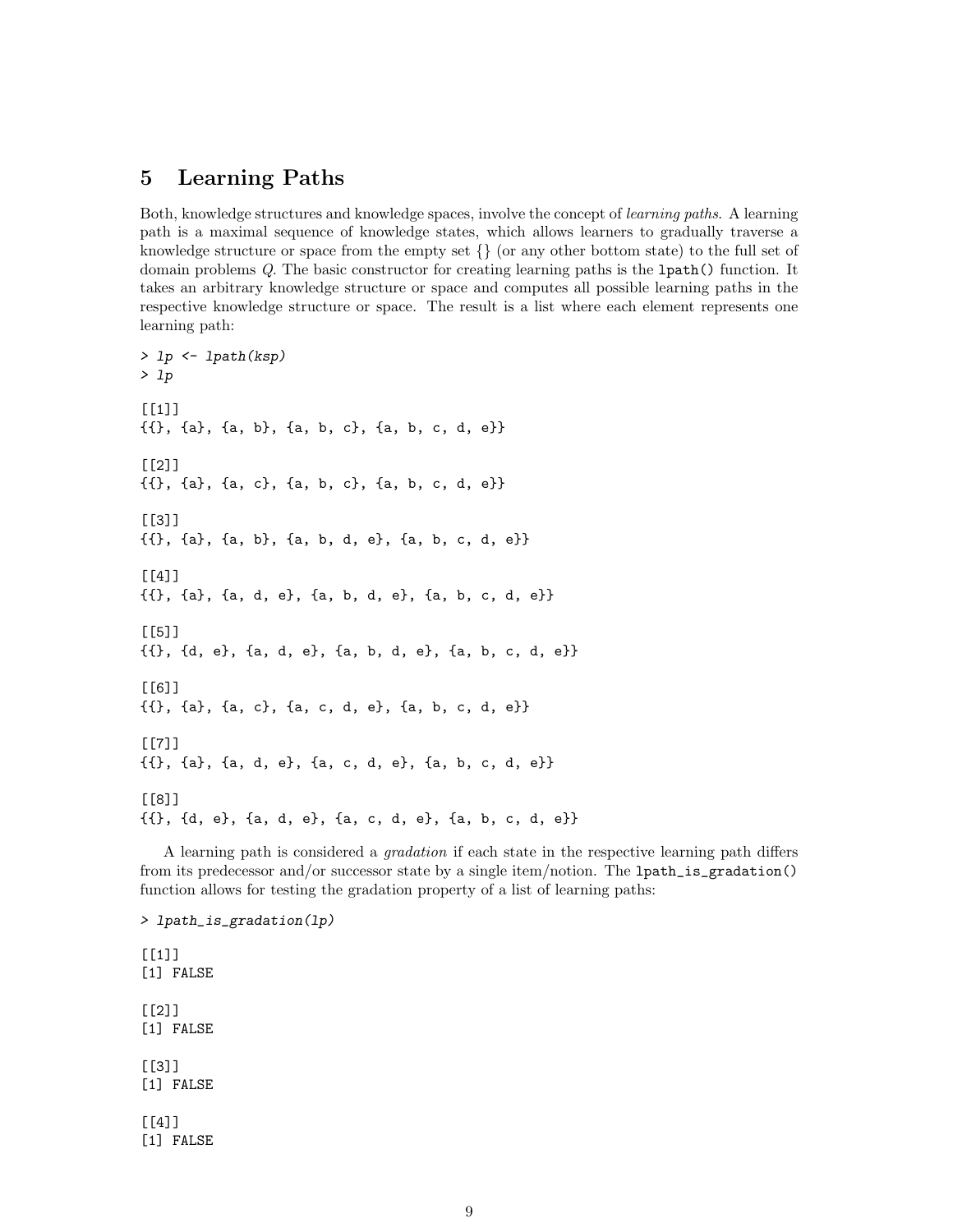<span id="page-9-3"></span>[[5]] [1] FALSE [[6]] [1] FALSE  $[$ [7]] [1] FALSE [[8]] [1] FALSE

## <span id="page-9-0"></span>6 Utilities

Other KST related R packages (DAKS and pks) use matrices as representation for knowledge structures and data sets. The as.famset() function converts such matrices into families (i.e. sets) of sets.

```
> m \le matrix(c(1, 0, 0, 1, 1, 0), nrow = 2, ncol = 3)
> m
    [,1] [,2] [,3][1,] 1 0 1
[2,] 0 1 0> as.famset(m)
{{b}, {a, c}}
> as.famset(m, as.letters = FALSE)
{{2L}, {1L, 3L}}
```
The inverse function is given by the as.binaryMatrix() function which returns the matrix representation of a kstructure.

> as.binaryMatrix(ksp)

### References

<span id="page-9-1"></span>J.-P. Doignon and J.-C. Falmagne. Knowledge Spaces. Springer Verlag, Heidelberg, 1999.

<span id="page-9-2"></span>L. A. Goodman and W. H. Kruskal. Measures of association for cross classification. Journal of the American Statistical Association, 67:415–421, 1972.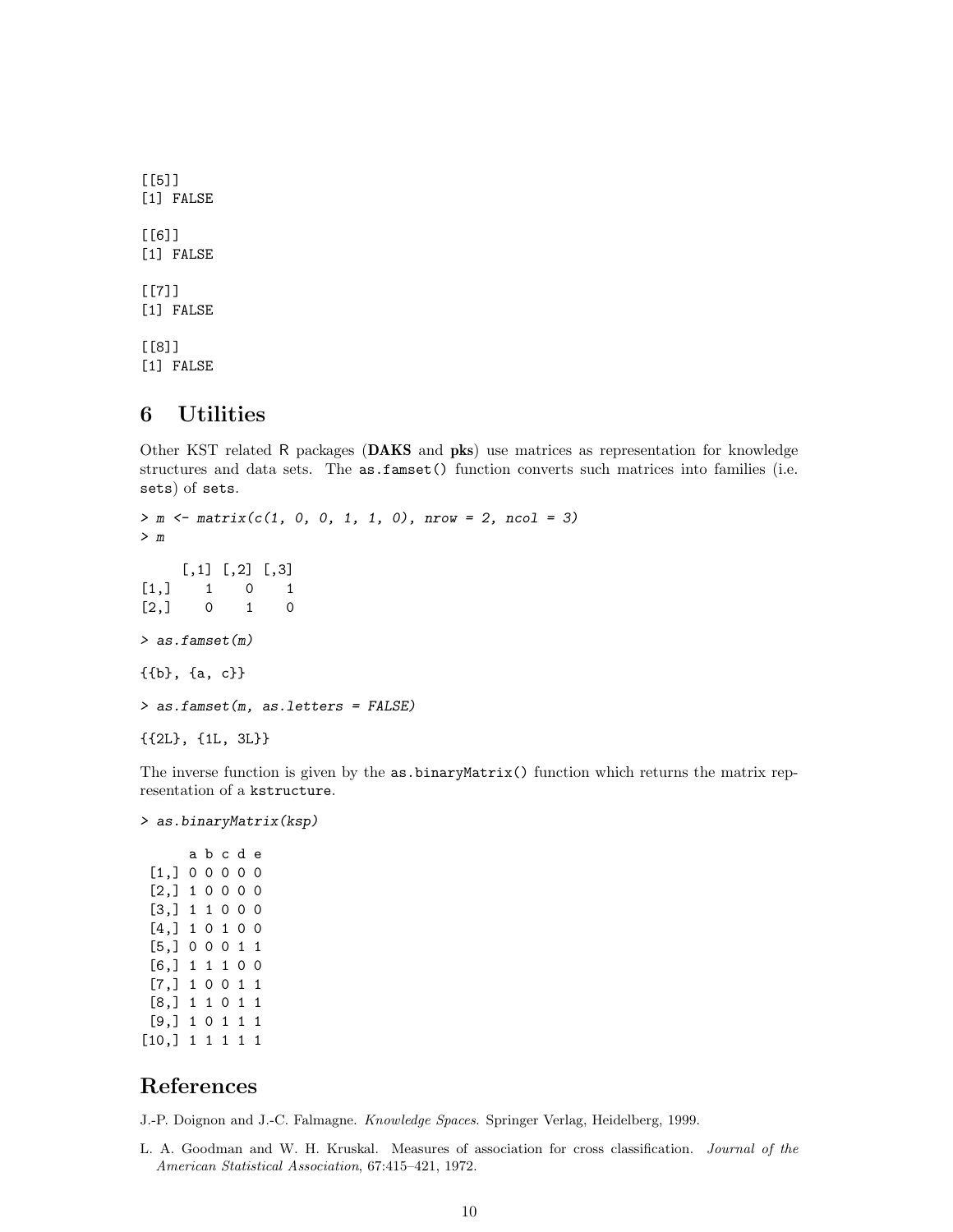- <span id="page-10-1"></span>M. Schrepp. An empirical test of a process model for letter series completion problems. In D. Albert and J. Lukas, editors, Knowledge Spaces: Theories, Empirical Research, Applications. Lawrence Erlbaum Associates, 1999.
- <span id="page-10-0"></span>M. Schrepp, T. Held, and D. Albert. Component-based construction of surmise relations for chess problems. In D. Albert and J. Lukas, editors, Knowledge Spaces: Theories, Empirical Research, Applications. Lawrence Erlbaum Associates, 1999.